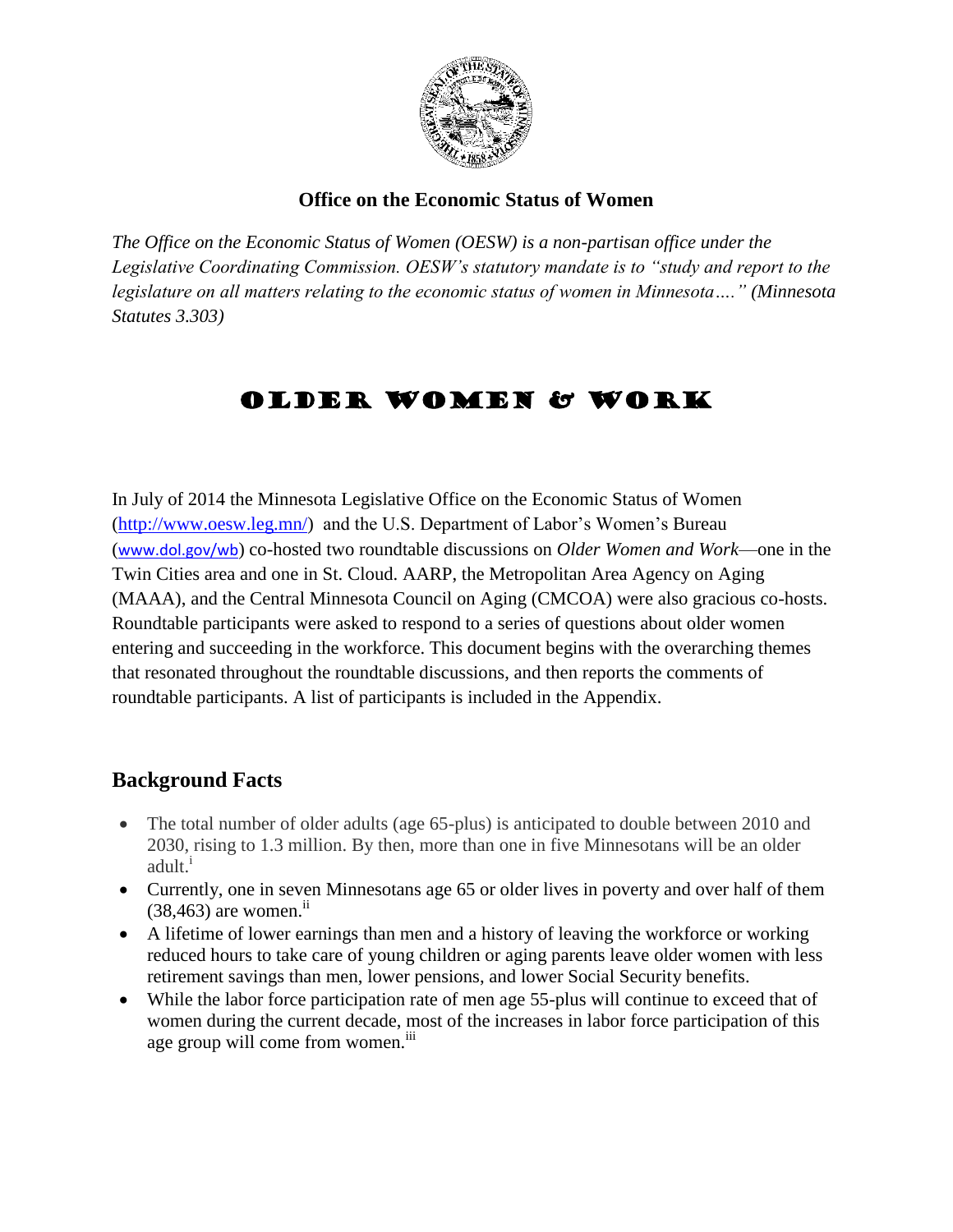• Nationally, among 55- to 64-year-olds, women's rate of labor force participation is expected to reach 66.6% by 2020. For women age 65 years and older, the rate of labor force participation was 8.1% in 1980, 14.4% in 2012, and is expected to be 19.2% in 2020.

## **Broad themes from the** *Older Women & Work* **roundtables**

- The demands of family caregiving responsibilities fall heavily on women—at all life stages—and greatly affect older women's finances and ability to be in the labor force.
- Older women *need* to work—they need the income.
- Workplace flexibility is key to supporting older women workers.
- Many of the challenges for older workers hold true for both men and women, but they are often more pronounced for women. Older women face a combination of age and gender bias.
- Roundtable participants continually voiced concern for those women not yet "older": a desire to change the picture so today's younger women won't be as economically vulnerable when they age as are today's generation of older women.

# **Caregiving**

- A woman's family caregiving responsibilities were a constant theme in virtually every topic discussed at the two roundtables.
- Women who leave the workforce to care for aging parents lose, on average, over \$320,000 (lost wages, lower social security benefits, and lower pensions).<sup>1V</sup>
- Caregiving is universal across many ages.
- We need to keep women in the workforce while they caregive—whether it be taking care of young children or of aging parents or spouses.
- It's hard for caregivers to re-enter the workforce.
- There are no benefits to allow women to caregive.
- Caregiving takes a physical and emotional toll on the caregivers. Older women who are caregivers often don't take care of themselves, putting them at risk of conditions like depression or chronic disease.
- Caregiving for a spouse can drain a woman's personal finances. When her spouse dies she is impoverished.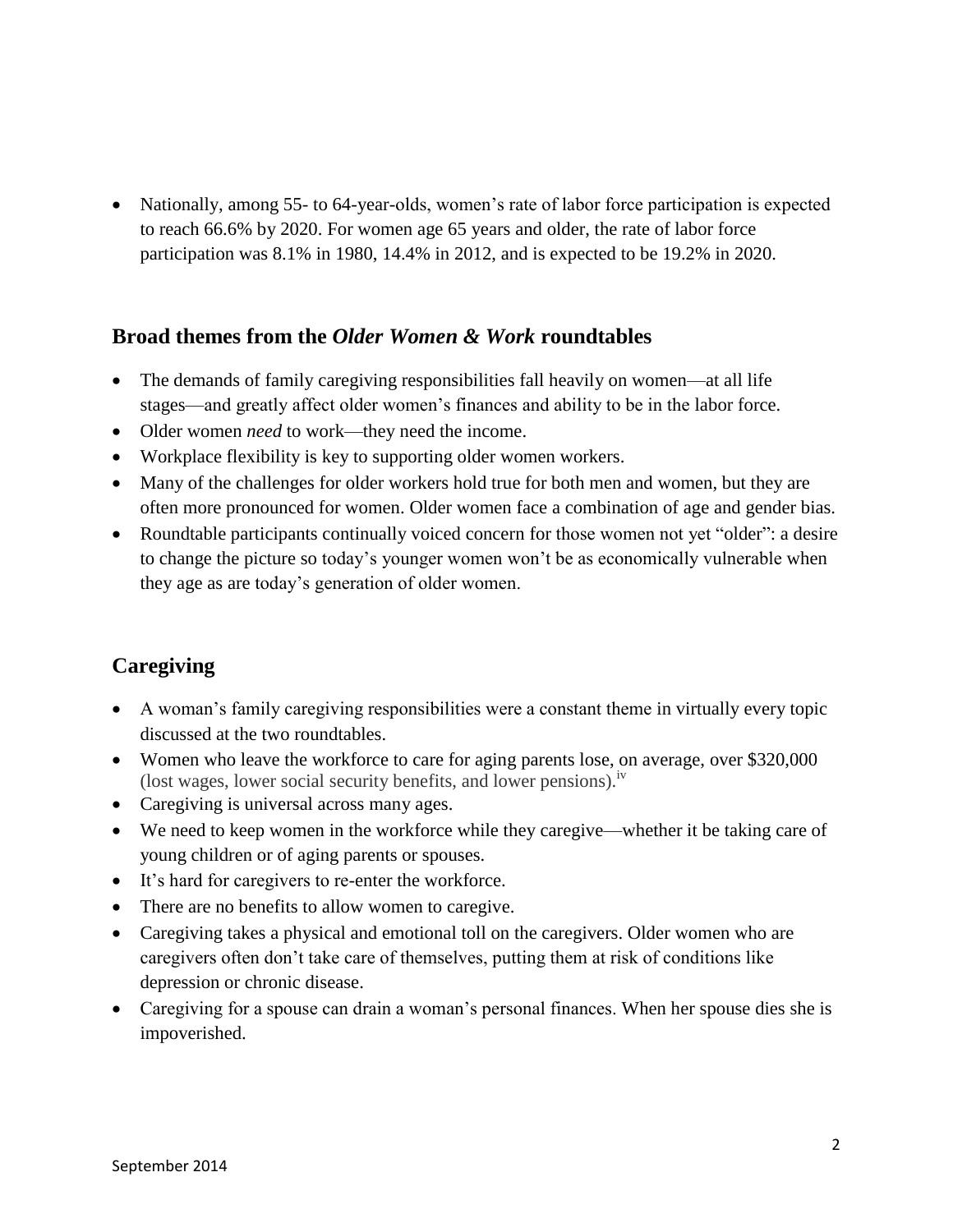# **What are the characteristics and demographics of older women in the workforce?**

- Education and work skills
	- o Not well-educated
	- o Some older women are uncomfortable using modern technology, but this concern was not as pronounced as one would think. St. Cloud participants estimate about 25% have good technical skills.
	- o Some older women lack financial management skills, especially those who were not in the workforce for much of their life, and are coming back to work due to the death of a spouse or divorce.
- Poverty
	- o Extreme poverty is common among older women. They are often too proud for food stamps and other public assistance. They have no pensions; they are powerless.
	- o Older women need work and a paycheck to survive financially.
	- o Spouses of farmers: no income, no retirement, no employment history.
	- o Women are segregated in low-wage, female-dominated occupations.
- Age
	- o Very old, 80-plus, but still working. The oldest volunteer in Lutheran Social Services' Older Adult Volunteer Program, which pays volunteers \$2.65/hr., tax-free, is age 92.
	- o St. Cloud area seeing age 55-plus, due to layoffs of workers ages 55-60.
	- o St. Cloud State University seeing an increase in the number of non-traditional students—older students (30s, 40s, 50s). The age of grad students varies from 22 to 80, with the majority in their 40s to mid-50s
- Health
	- o Physical disabilities of older women are a barrier to work. Those in the older range become increasingly frail.
	- o Older women sometimes can't physically sustain the job they had, especially those in physically demanding jobs, like hospitality and caregiving.
- Marital Status
	- o Older women more likely than men to live alone and to rent, vs. own a home.
- Discrimination
	- o Older women in the workforce often affected by employer age bias.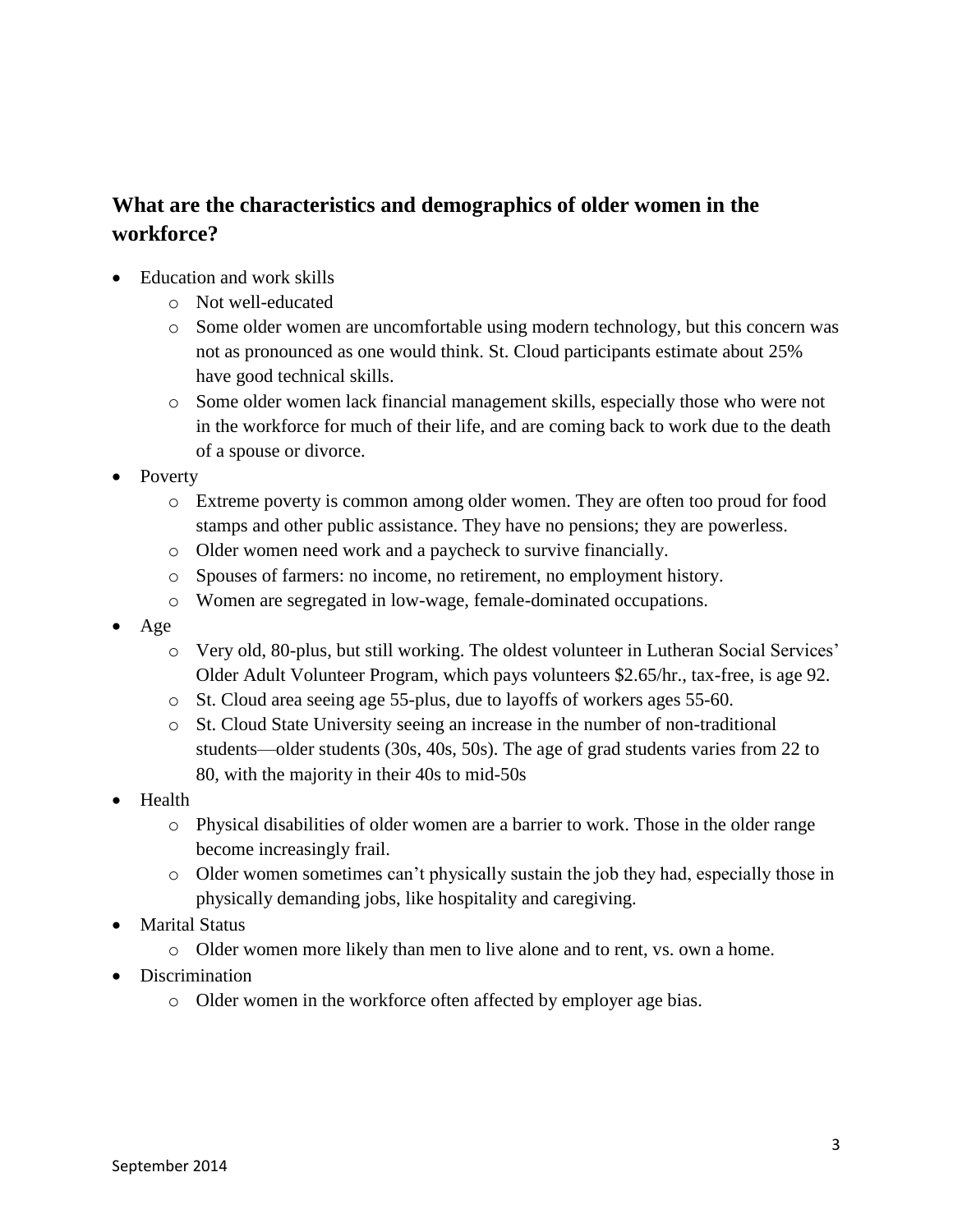# **Why are older women staying in the workforce longer or returning to work?**

- Poverty
	- o Not enough savings to retire.
	- o Low wages.
	- o Social security often the sole source of support—wasn't meant to be.
	- o Gender life course: follow spouse's job, leave workforce to care for children, aging parents. Results in lower earnings, less savings, less pension benefits, lower social security.
- Health Insurance
	- o Older women who are too young for Medicate need employer health insurance benefits.
- Loss of a spouse
	- o Death of spouse forces older women into the workforce.
	- o Younger seniors hit retirement and get divorces.

## **What obstacles are faced by older women looking for employment?**

- Lack of workplace flexibility
	- o A lot of Minnesota employers (with the exception of very large employers) are not progressive in human resource matters; therefore, limited workplace flexibility.
	- o A change in shifts is a huge problem for family caregivers.
- Lack of paid sick and family leave
- Transportation
	- $\circ$  Transportation is the #1 reason people don't access opportunities. Minnesota weather makes it even worse.
	- o Public transportation in the St. Cloud area is "horrible." The Twin Cities area doesn't embrace public transportation.
- Age discrimination, especially against older women
	- o "Gray hair renders women invisible."
	- o Age bias is more pronounced against older women than older men. (Combined effect of age + gender bias.)
	- o There is an employer bias against both mothers and older women.
	- o Single mothers are looked down on; single dads are admired.
	- o Discrimination against older employees in training.
- Discrimination against unemployed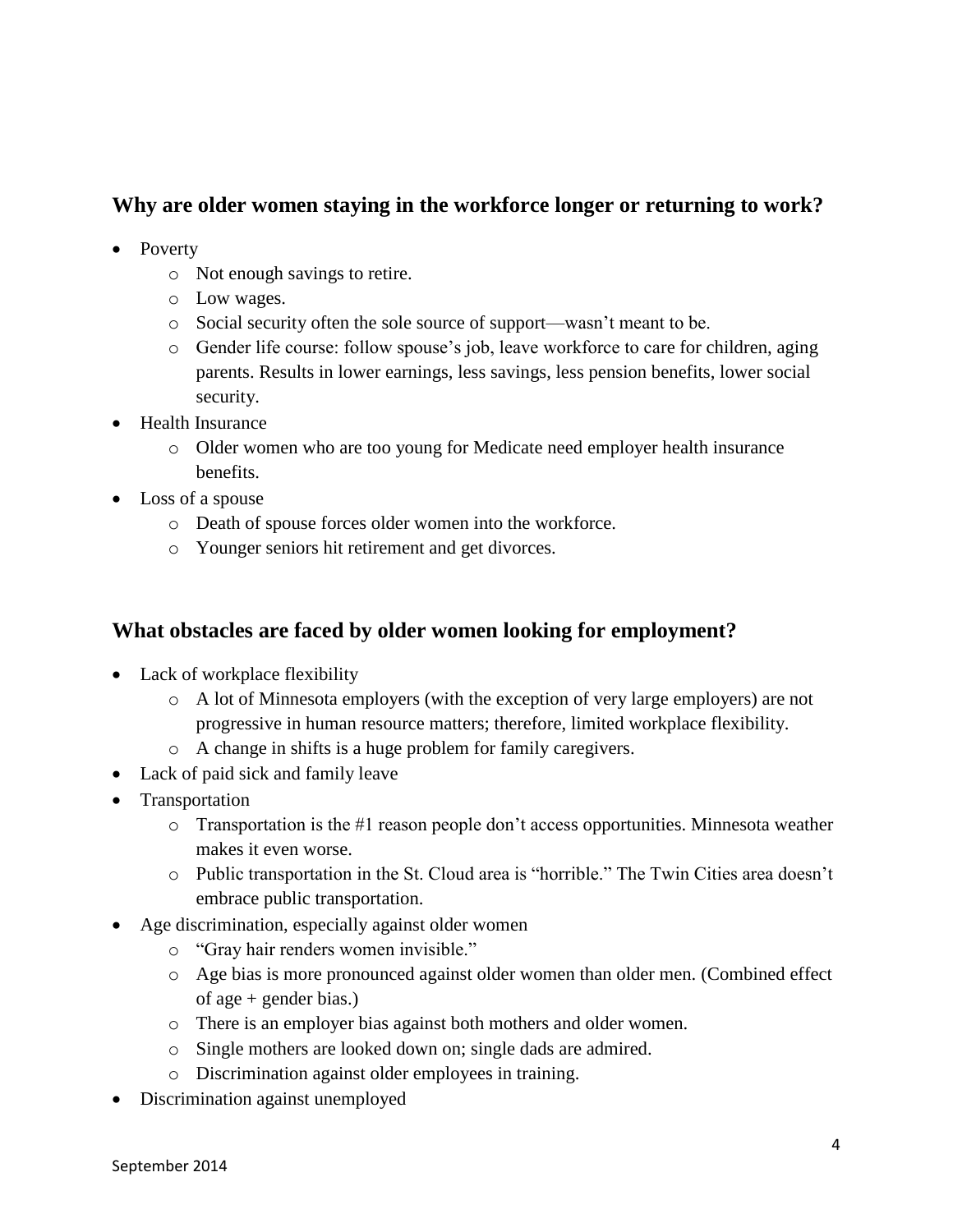- Training
	- o Lack of training.
	- o Discrimination against older employees in training.
	- o Older women tend to be less willing to participate in training.
- Health
	- o Older workers often have health disadvantages, but health inequities (physical disabilities with aging) are more pronounced for older women.
	- o The stress of caregiving affects women's health and this affects their ability to work.
- Caregiving responsibilities often limit the ability to move to a location with better job opportunities.
- Gender stereotypes and gender traits
	- $\circ$  Leadership skills are not being taught to women. E.g., schools are not teaching leadership to nursing students.
	- o Occupational segregation.
		- Women either tend to choose female-dominated occupations (and therefore lower pay) or employers' stereotypes steer them to these occupations.
		- The state bonding program is touted as a jobs program, but it doesn't provide jobs for women.
		- Female-dominated occupations don't have a career ladder, vs. maledominated, trade occupations.
	- o Women are "worker bees"; they perform multiple roles, are too humble, don't realize the marketable value of all they do.
	- o Women of all generations have an ingrained sense not to toot their own horns.
	- o Women lack the skill of saying "no." They should not take on low-level tasks because it type-casts you.
	- o Women often lack teamwork experience. Therefore, team sports for girls are important.
	- o Women often lack confidence.
- Welfare recipients are predominantly women. The welfare system is process-oriented, not results(job)-oriented.
- Technology challenges.
	- o On-line applications can be a technology challenge.
	- o Older women may have a resistance to learning new technology.
	- o Older women who were in jobs with greater responsibility had staff to do basic technology; therefore, they fear having to do it themselves.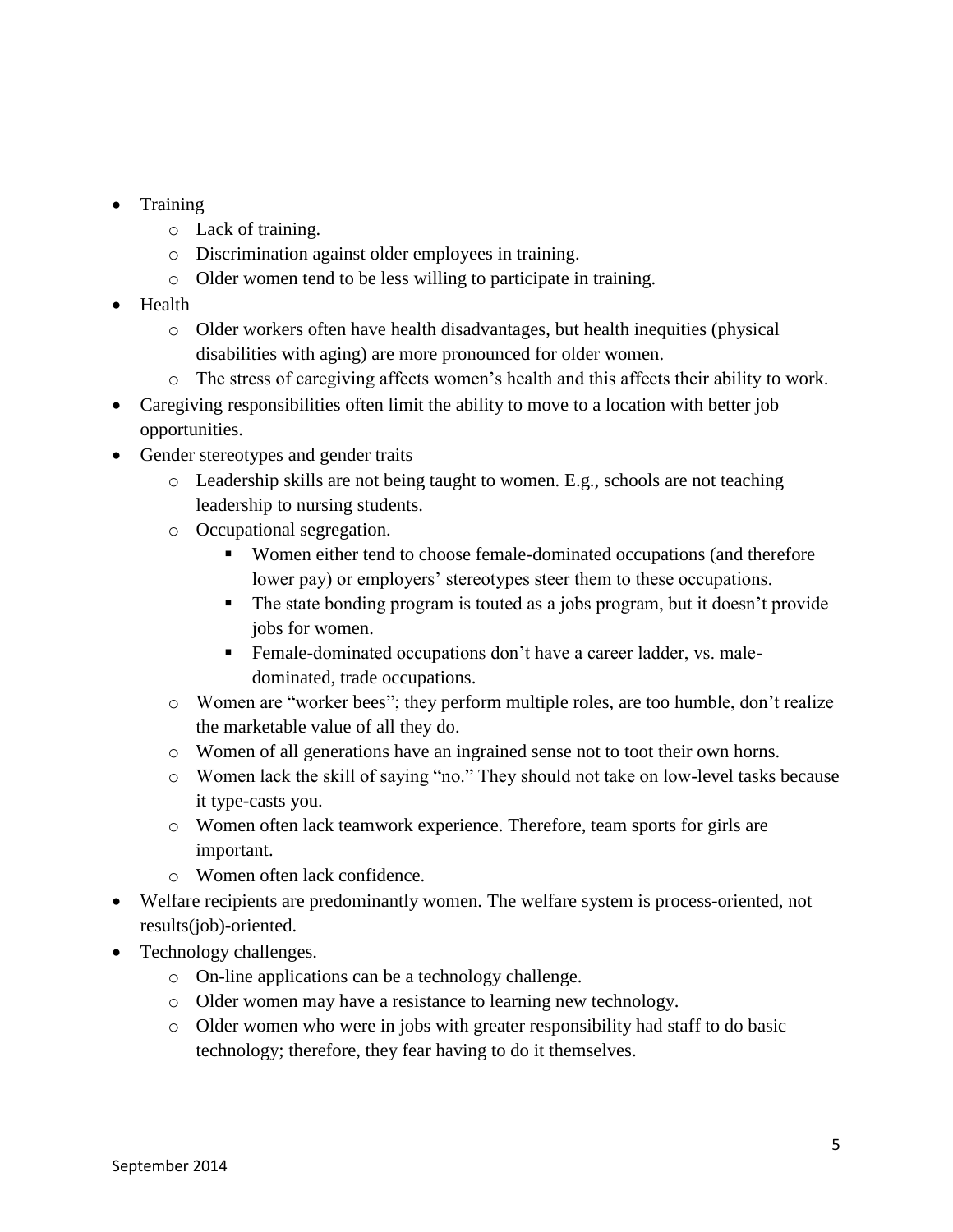Where one lives: Flexibility in where one lives expands job opportunities, but women's caregiving responsibilities limit the ability to move. There is also the problem of selling a home to move.

## **How much of a barrier is age discrimination?**

- Age bias is greater for women than for men. Is it bias against "older women" or against "women"?
- Age bias is very subtle. It surfaces the first time a potential employer sees you.
- Age bias has a lot to do with the presentation of the women. First impressions are important—an older woman's appearance signals her competence and job appropriateness. Sometimes age discrimination is more a reaction to a specific job candidate.
- Workplace emphasis on millennials makes older employers feel non-valued.
- Employers are afraid of being sued for age discrimination.
- Employers are worried about the high cost of older employees. It's problematic that older employees tend to be higher earners.
- Buy-outs in government agencies apply to those close to retirement. Some corporations threaten layoffs if employees don't take buy-outs.

### **What are common myths about older women workers?**

- Older workers, male and female, are resistant to change and training. They either don't want to or can't learn.
	- o One-third of the Central Minnesota Council on Aging (CMCOA) employees are over age 60. These older employees are very receptive to training. Therefore, don't stereotype that older employees are not receptive to training.
- Older women aren't tech savvy.
- Younger workers won't want to supervise "their mothers."
- Older workers will have health problems.
	- o Older hires will cause insurance premiums to rise.
	- o Older workers are more expensive because they are more injury-prone, leading to higher workers compensation costs.
- Older people have more than enough money.
- Older people are taking jobs needed by millennials.
- Older employees won't stay long at a job.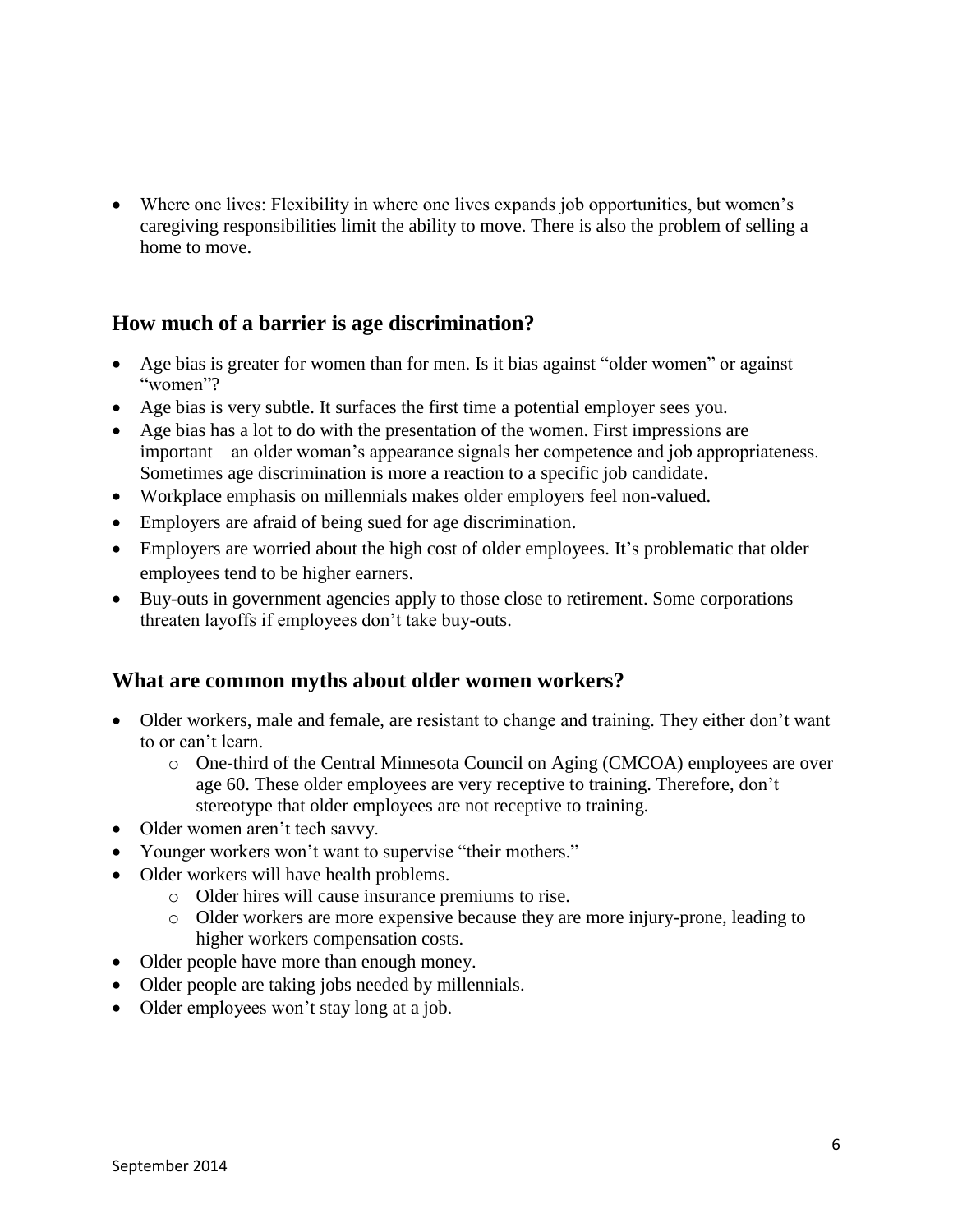# **What common views and practices do employers hold that prevent them from seeing older workers as valuable employees or desirable new hires?**

- Employers should consider how much technology a 70-year-old has had to learn. They just need to be given the opportunity.
- The employer perception that older workers will have more health problems, and therefore cause health insurance premiums to rise, should be balanced by the realization that insurance premiums go up for millennials because of the cost of young families and that Medicare reduces employers' responsibilities for health care costs.
- It is irrational for employers not to hire older workers because they are "over-qualified."
- People don't see the talent of older employees.

### **What skills do older women lack?**

- Need college algebra for manufacturing training. (Adult Basic Education offers remedial math.)
- Older women need certification (formal recognition) of their skills.
- Older women need something new and recent to put on résumés.
- Financial skills
- Technical skills
- Leadership skills
- Teamwork experience

# **What available workforce development or job training programs are targeted to/suitable for older women workers?**

- The 2014 Minnesota [Women's Economic Security Act](https://www.revisor.mn.gov/laws/?year=2014&type=0&doctype=Chapter&id=239) establishes a new grant program to train women in high-demand, high-wage, traditionally male occupations. Women age 50-plus and low-income women are specific target populations for this training.
- Minnesota's [Senior Linkage Line](http://www.dhs.state.mn.us/main/idcplg?IdcService=GET_DYNAMIC_CONVERSION&RevisionSelectionMethod=LatestReleased&dDocName=id_005405) recently started helping older workers; it connects them with workforce centers.
- Minnesota's Workforce Centers offer job-seekers a "Career Tracking" service. This 20-30 hour program includes career/interest testing and matching to careers. This is a great program. Ideally, there would be funding to offer it in schools as well.
- The Upper Midwest Pension Rights Project (UMPRP) is one of six regional pension counseling projects funding by the U.S. Administration on Aging to provide free legal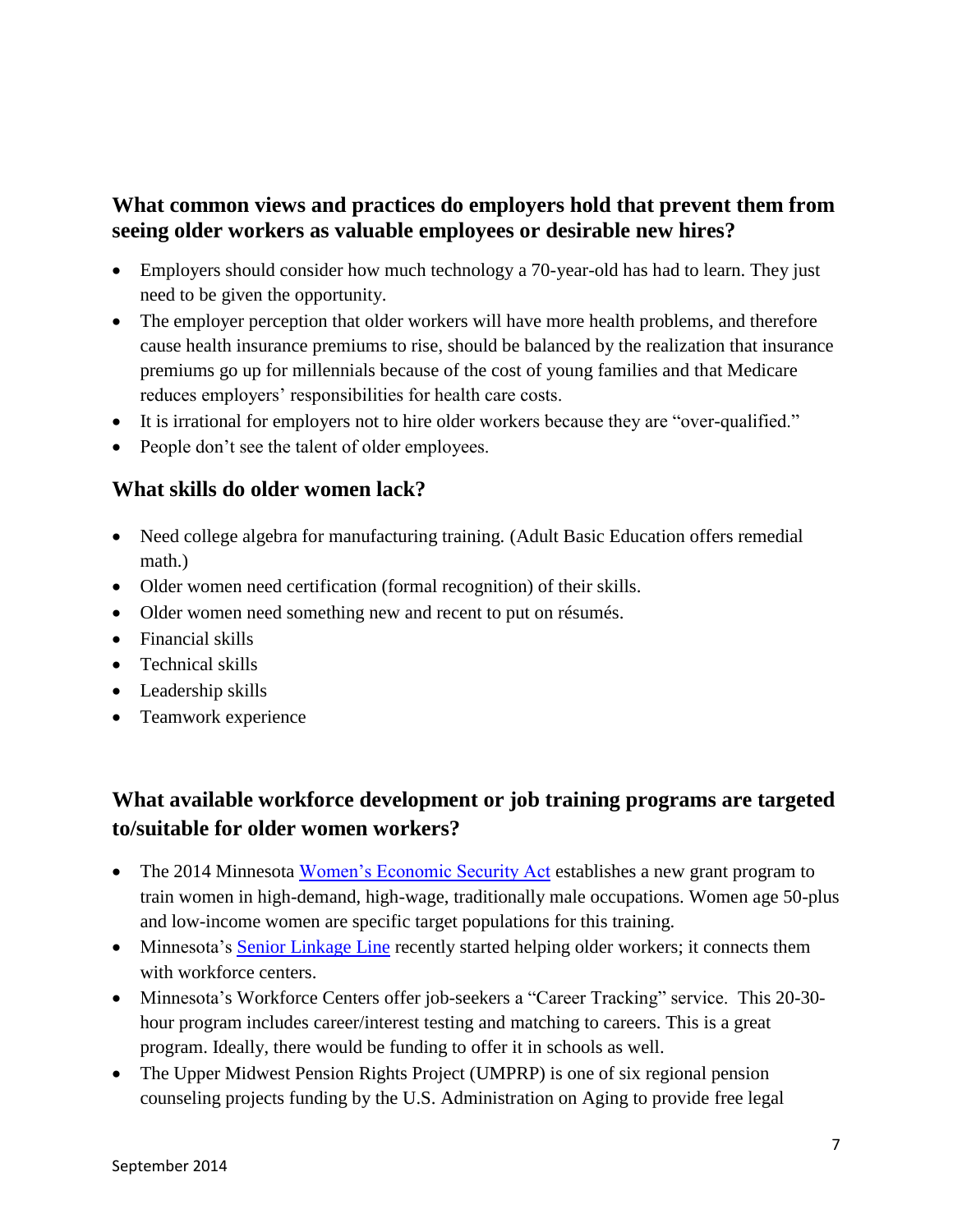counseling services for pension claims to individuals in the five-state region of Minnesota, Wisconsin, Iowa, North Dakota and South Dakota. The UMPRP is a joint effort of Minnesota's Metropolitan Area Agency on Aging and Iowa Legal Aid.

- Hennepin County has done a major study on the implications of aging, "Hennepin County" [Aging Initiative"](http://www.hennepin.us/~/media/hennepinus/your-government/research-data/documents/research-highlights-built-and-physical-environments.pdf) (This study doesn't address jobs or economics, but speaks about housing, aging in place, and transportation)
- Older women and those helping them find jobs should consider "not-so-big" jobs; for example, older workers may no longer want to manage people but would still want to do the report-writing part of a managerial job.
- Intel offers [Encore Fellowships—](http://www.encore.org/learn/fellowships/programs/intel)helping older employees transition to a career in nonprofits. Central New Mexico has a creative [Encore Fellowships Program](http://www.centerfornonprofitexcellence.org/be-encore-fellow) that Minnesota seniors could pursue.
- The Whitney Senior Center in St. Cloud collaborates with the St. Cloud Workforce Center. Whitney refers seniors that need a job to the Workforce Center for workforce development classes and job search services.
- The Mayo Clinic provides transportation for employees who live in rural areas.
- Securian is always among the top Minnesota employers for older workers.
- Minnesota, like a number of other states, offers senior citizens free or next-to-free tuition at the state's public colleges and universities. Minnesota's [Senior Citizens Higher Education](https://www.revisor.mn.gov/statutes/?id=135A.52)  [Program](https://www.revisor.mn.gov/statutes/?id=135A.52) allows state residents age 62 and older to take courses free (if not taken for credit; otherwise, \$10/credit) at a state university, community college, technical college, or the University of Minnesota.
- Deloitte Consulting uses a ["career customization" model](http://www.deloitte.com/view/en_US/us/Services/additional-services/mass-career-customization/c7aa98bbcf084210VgnVCM100000ba42f00aRCRD.htm) that enables all Deloitte professionals to "dial up and dial down" their careers to fit their needs at various life stages.
- New legislation [\(Laws of Minnesota 2014 Session, Chapter 312, Article 3, Sec. 7\)](https://www.revisor.mn.gov/laws/?year=2014&type=0&doctype=Chapter&id=312) requires the Minnesota Department of Employment & Economic Development (DEED) to issue a biannual "report card" on the outcomes of its workforce development programs, including the gender of participants. This may be a useful tool for the public to track on whether DEED's workforce development programs are effective in helping older women gain the skills necessary for quality jobs.
- The [University of Minnesota's Center on Aging](http://www.ahc.umn.edu/sph/coa/ContinuingEducation/index.htm) offers a wide range of continuing education and training for professionals who serve older adults—some of which is free.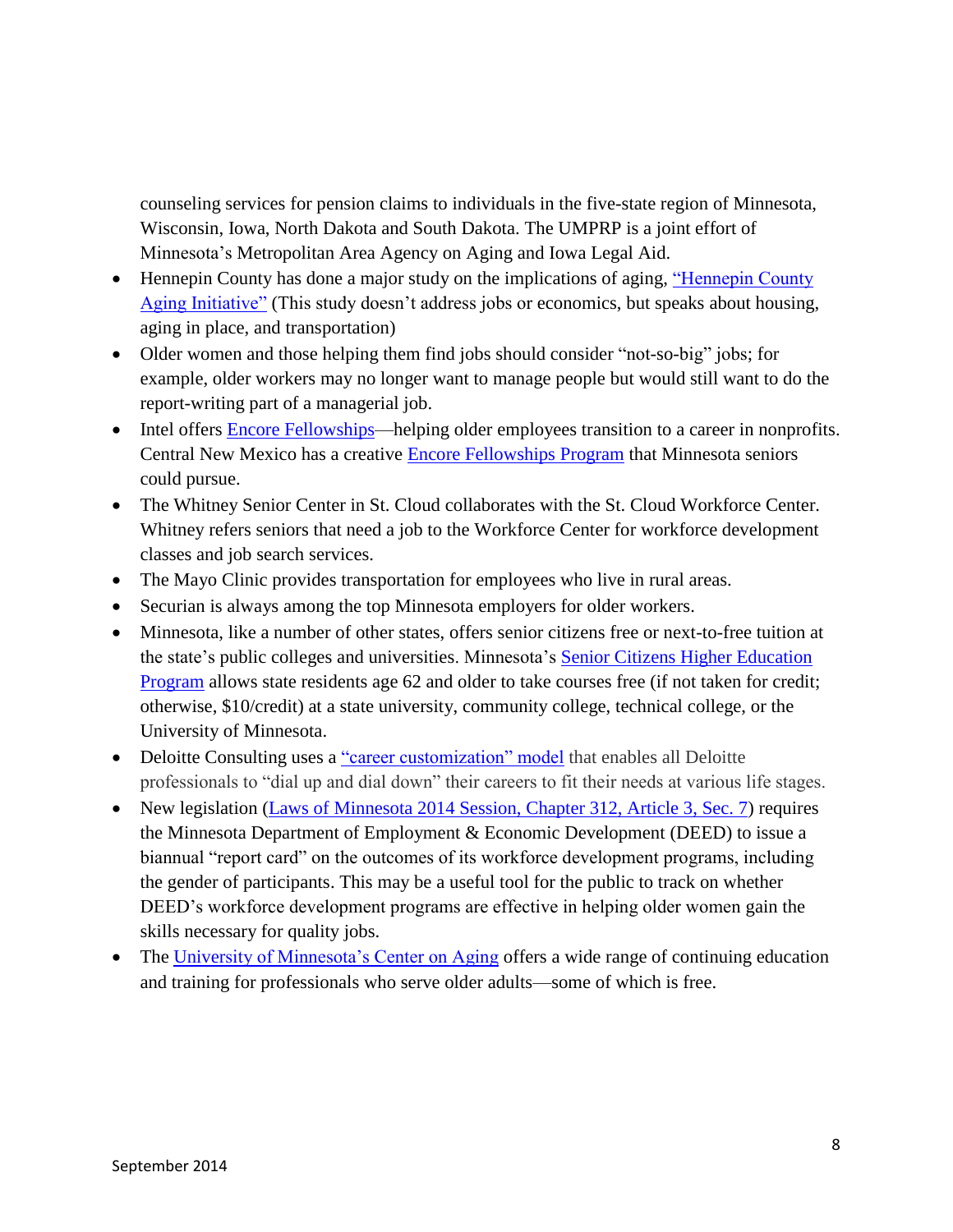# **What will help older women find and keep well-paid, satisfying jobs?**

- Support in balancing work with their caregiver roles
	- o Need to make it accepted for men to be caregivers.
	- o Who will replace family caregivers who financially have to go back to work?
	- o Need to certify and professionalize caregiving work, also to improve in general the role of caregiver.
- Workplace flexibility
- In general, support systems are needed for women, but care must be taken that a support system doesn't hold women where they are by discouraging risk-taking and growth.
- Society needs to value traditional women's work.
	- o Central Minnesota employers are beginning to embrace the skills of women. This is a change since five years ago.
- Need for pathways to help older women move out of poverty.
	- o Offer nursing home low-wage workers a scholarship program as a ladder out of poverty, e.g., a scholarship to become a physical therapist.
- Helping older women gain marketable skills
	- o Mentorship (female or male mentors) is very important.
	- o Older women need to demonstrate lifelong learning. This is important to employers. The résumé should highlight professional development since college.
	- o Women should be taught how to supervise. This is key to promotions.
	- o There is a need for internships, but many older women can't be interns because they are unpaid positions. We need paid internships for older workers.
	- o St. Cloud's Express Pros employment agency can help job-seekers update technical skills.
- Phased retirement options should be offered.
	- o There is a loss of institutional knowledge in government agencies as Baby Boomers retire.
	- o Need a five-year "off-ramp" for those near retirement.
	- o Hennepin County has a phased retirement program; this is a wonderful model.
	- o Government should tell stories of successful programs like Hennepin County's.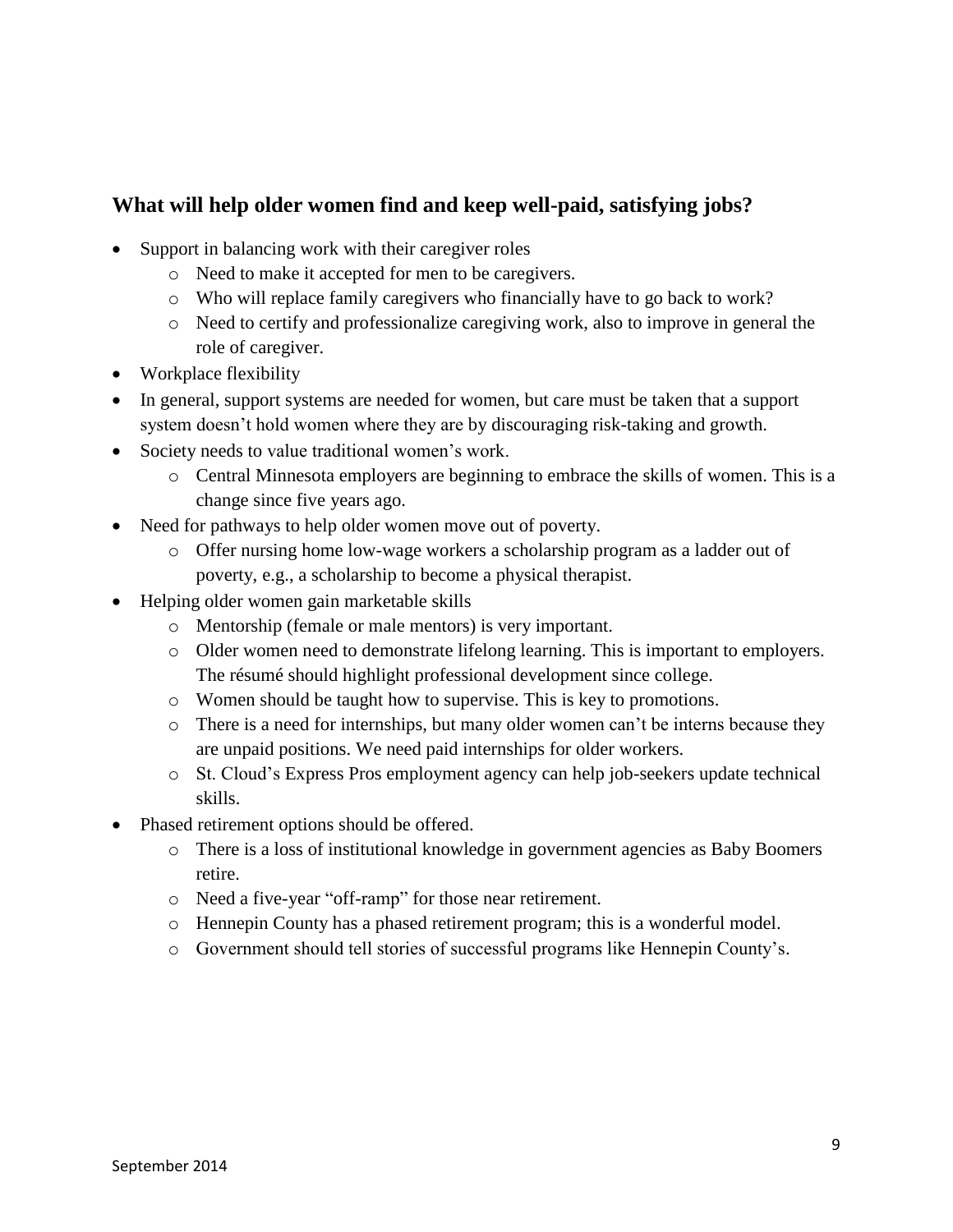# **Next Steps**

- Combat ageism
	- o What is the success rate of government incentives to hire targeted categories (e.g., veterans, the disabled)? Should these incentives be targeted to older workers?
	- o Target the [Work Opportunity Tax Credit](http://www.doleta.gov/business/incentives/opptax/) to older workers. This is a federal tax credit available to employers for hiring individuals from certain [target groups.](http://www.doleta.gov/business/incentives/opptax/eligible.cfm)
	- o Educate society on the value of older workers.
	- o Educate employers to avoid stereotyping older workers. In particular, educate human resource professionals on the worth of older workers and on coming labor shortages.
	- o Support and encourage those older women who don't hide their aging.
- Workplace flexibility.
	- o Broaden language: "family-friendly" is not just for families with young children.
	- o Public policy support for communities (both workplace and residential) for a lifetime policies across the lifespan.
	- o Offer job sharing. (Maybe the concept of job sharing has been replaced by part-time employees.)
	- o Offer telecommuting.
- Caregiving
	- o Offer support for family caregivers, e.g., adult day care centers.
	- o "Informal" caregivers should be paid.
- Help people build retirement savings so they don't have to work into their seventies.
	- o If the age for Social Security eligibility is delayed, more workers will have to work past the traditional retirement age.
- Form support groups for older women who are looking for employment.
- Support a strong pipeline to help employers find talented people at the right price.
	- o Help older women discover "encore careers" (following their passions). Women in encore careers could be mentors.
- Examine the role and programs of workforce centers.
- The St. Cloud Workforce Center and the Central Minnesota Council on Aging (CMCOA) plan to partner in focus groups with older women workers to see if we're right in our assumptions.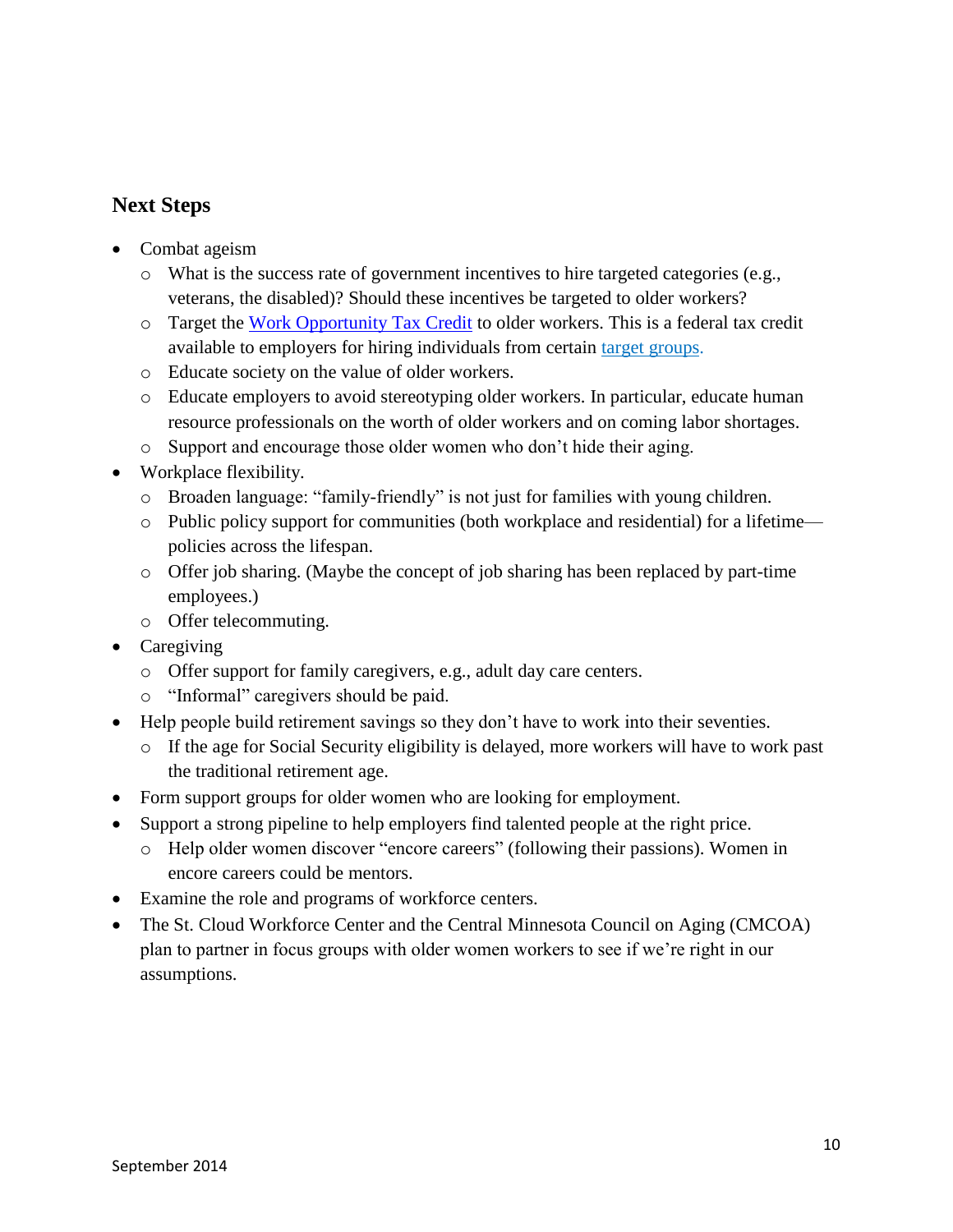#### **APPENDIX: LISTS OF ROUNDTABLE PARTICIPANTS**

#### **Older Women & Work Roundtable Participants, Twin Cities, July 22, 2014**

- 1. Debra Kerrigan, Dean, Workforce Training & Continuing Education, Dunwoody College of Technology
- 2. Bonnie Watkins, Advocate for CBC Seniors (Living at Home/Block Nurse Program) and the Pay Equity Coalition of MN, past Executive Director of the Minnesota Women's Consortium, Director of Eldernomics, co-author of Elders Living on the Edge (policy brief on the economic security of Minnesota's older women).
- 3. Judy Lear, Gray Panthers
- 4. Deb Fitzpatrick, Director, U of M Humphrey Institute's Center for Women & Public Policy
- 5. Pat Schommer, Associate Director, Center on Aging MN Area Geriatric Education Center (MAGEC), University of Minnesota
- 6. Jocelyn Schowalter or Amy Ward, Wilder Foundation
- 7. Jill Larson, Minnesota Business Partnership
- *8.* Marcia Fink, Director of Basic Needs Impact Area, Greater Twin Cities United Way *(Callin)*
- 9. Kate Neuhaus, Program Mgr., Senior Corps Program, Lutheran Social Services
- 10. Kara Josephson, Committee Administrator, Senate State & Local Govt. Committee
- 11. Rep. Patty Fritz, author of the "retirement savings study" provision of WESA
- 12. Erin Parrish, Associate State Director of Advocacy & Outreach, AARP, (past Executive Director of the Minnesota Women's Consortium)
- 13. Seth Boffeli, Associate State Director of Communications, AARP
- 14. Kathy Kacher, President, Career/Life Alliance Services
- 15. Phyllis Moen, Professor of Sociology, University of Minnesota
- 16. Lee Graczyk, Executive Director, Mature Voices Minnesota
- 17. Grace Protus, Regional Administrator, Women's Bureau, U.S. Dept. of Labor, Chicago **Office**
- 18. Melissa Wojnaroski, Program Analyst, Women's Bureau, U.S. Dept. of Labor, Chicago **Office**
- 19. Barbara Battiste, Director, Minnesota Legislative Office on the Economic Status of Women
- 20. Amy Gray, Intern, Minnesota Legislative Office on the Economic Status of Women
- 21. Dawn Simonson, Executive Director, Metropolitan Area Agency on Aging